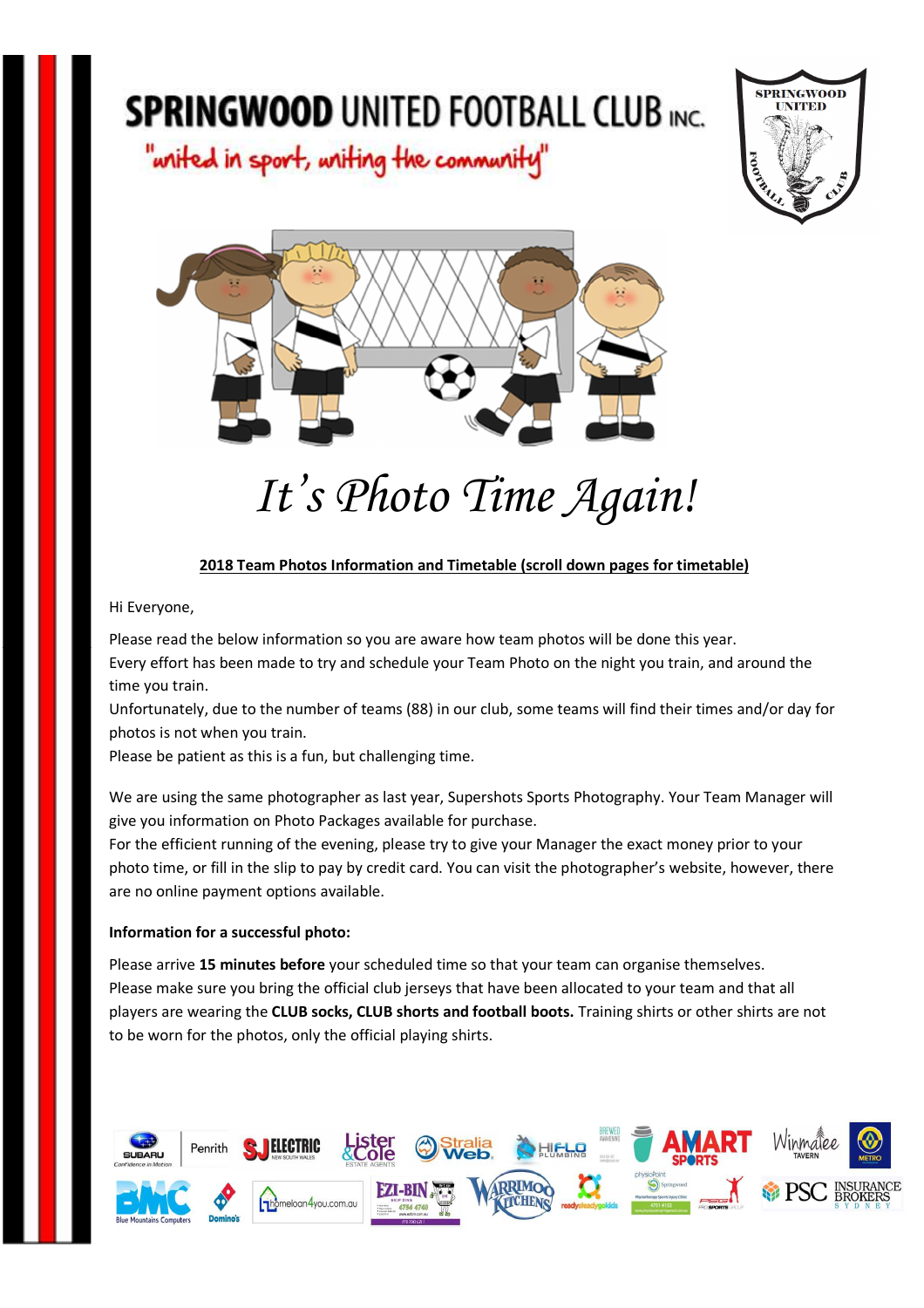"writed in sport, writing the community"



It would be appreciated if Coaches and Managers could please wear black pants and black shoes for the photos so the photos are consistent, look smart and are aligned to club colours. If you have one of the club polos please wear it. We will have some club jackets for Coaches and Managers to wear for the photos.

**Manager**s – Team Envelopes are already available to collect from the clubhouse. Please take your team envelope and the names of your team members on the sheet provided. This is important so the photographer has accurate spelling of names.

Next to your players names, please fill in the package they purchase, and enclose their money in the envelope.

Due to the size of our club, every effort has been made to accommodate everyone. However, we realise some of your times may not be aligned to training. However, we would very much appreciate everyone attending your team's photo so we have photos of all teams and players for each season.

Thank You all for your co-operation. We look forward to seeing you all for your teams photo.

If you have any queries, please either ask your team Manager or email registrar@springwoodunited.com.au

Annette Harrop



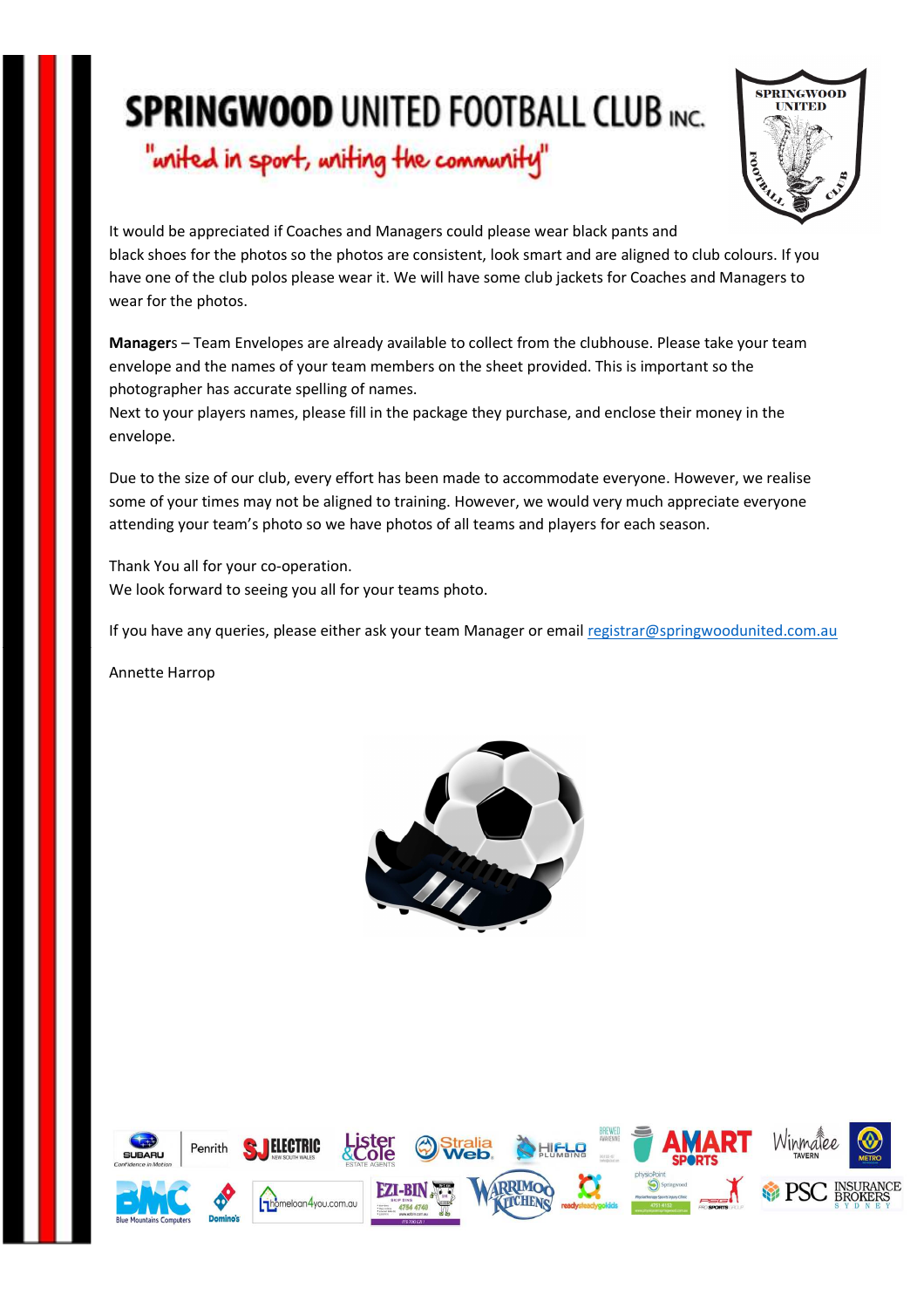

| <b>Date</b>          | <b>Time</b>        | <b>Team Name</b>        | <b>Number</b>  | <b>Team Name</b> | <b>Number</b>  |
|----------------------|--------------------|-------------------------|----------------|------------------|----------------|
|                      |                    | (Coach/Manager)         | <b>Players</b> | (Coach/Manager)  | <b>Players</b> |
| Monday $14th$ May    | 3:30 <sub>pm</sub> | Setup                   |                |                  |                |
| Monday $14^{th}$ May | $3:45$ pm          | Setup                   |                |                  |                |
| Monday $14^{th}$ May | 4:00 <sub>pm</sub> |                         |                |                  |                |
| Monday $14^{th}$ May | $4:15$ pm          |                         |                |                  |                |
| Monday $14th$ May    | 4:30 <sub>pm</sub> |                         |                |                  |                |
| Monday $14th$ May    | $4:45$ pm          |                         |                |                  |                |
| Monday $14^{th}$ May | $5:00$ pm          |                         |                |                  |                |
| Monday $14th$ May    | $5:15$ pm          | <b>U6 Lions Pereira</b> | 6              |                  |                |
| Monday $14^{th}$ May | 5:30 <sub>pm</sub> | U6 Emus A'Court         | 6              |                  |                |
| Monday $14^{th}$ May | $5:45$ pm          | U11/2 Miall             | 10             |                  |                |
| Monday $14^{th}$ May | $6:00 \text{pm}$   |                         |                |                  |                |
| Monday $14^{th}$ May | $6:15$ pm          |                         |                |                  |                |
| Monday $14^{th}$ May | 6:30 <sub>pm</sub> | U16/2 Stubbs            | 14             |                  |                |
| Monday $14th$ May    | $6:45$ pm          |                         |                |                  |                |
| Monday $14^{th}$ May | $7:00$ pm          | Committee's             |                |                  |                |
| Monday $14th$ May    | $7:15$ pm          |                         |                |                  |                |
| Monday $14^{th}$ May | 7:30 <sub>pm</sub> | <b>CLOSE</b>            |                |                  |                |

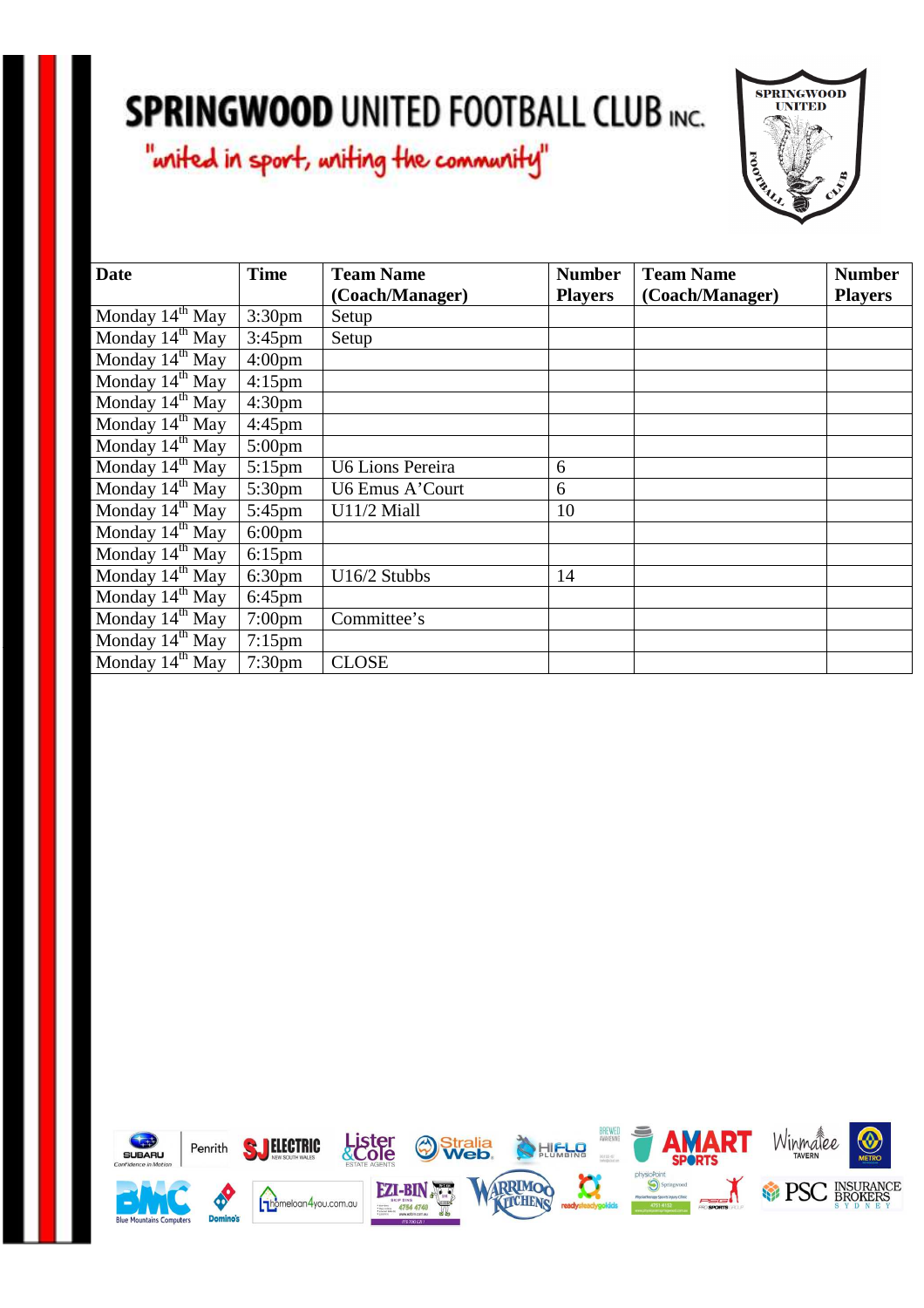

| <b>Date</b>                  | <b>Time</b>          | <b>Team Name</b>         | <b>Number</b>  | <b>Team Name</b>          | <b>Number</b>  |
|------------------------------|----------------------|--------------------------|----------------|---------------------------|----------------|
|                              |                      | (Coach/Manager)          | <b>Players</b> | (Coach/Manager)           | <b>Players</b> |
| Tuesday 15 <sup>th</sup> May | 3:00 <sub>pm</sub>   | <b>SETUP</b>             |                |                           |                |
| Tuesday 15 <sup>th</sup> May | 3:30pm               | <b>U5 Wolves Gabriel</b> | $\overline{7}$ | U6 Zebras D. Wade-Ferrell | 6              |
| Tuesday 15 <sup>th</sup> May | $3:45$ pm            | <b>U7 Bears Hicks</b>    | $\overline{7}$ | U8 Blue R.Taylor          | 10             |
| Tuesday $15^{th}$ May        | 4:00 <sub>pm</sub>   | U7 Lions Billiards       | 7              | U7 Monkeys Holdsworth     | 6              |
| Tuesday 15 <sup>th</sup> May | $4:15$ pm            | U8 Maroon G. Wade-       | 10             |                           |                |
|                              |                      | Ferrell                  |                |                           |                |
| Tuesday 15 <sup>th</sup> May | 4:30 <sub>pm</sub>   | U14/2 White Waters       | 15             |                           |                |
| Tuesday 15 <sup>th</sup> May | $4:45$ pm            | U14G/3 C.Lynch           | 14             | <b>U6 Wolves Justic</b>   | 7              |
| Tuesday 15 <sup>th</sup> May | $5:00 \text{pm}$     | <b>U9 Black Anderson</b> | 11             | U9 Grey Murphy            | 11             |
| Tuesday 15 <sup>th</sup> May | $5:15$ pm            | U11/1 D. Wade-Ferrell    | 10             |                           |                |
| Tuesday 15 <sup>th</sup> May | $\overline{5}$ :30pm | U9 Orange Driver         | 10             | U11/4 Mason               | 10             |
| Tuesday 15 <sup>th</sup> May | $5:45$ pm            | U10 Green Weir           | 11             | U11/6 Billiards           | 11             |
| Tuesday 15 <sup>th</sup> May | $6:00$ pm            | U7 Wolves McDonald       | 7              | U12/5 V.Hurley            | 16             |
| Tuesday 15 <sup>th</sup> May | $6:15$ pm            | U13/3 Hancock            | 14             | U14G/1 Black Hupalowsky   | 12             |
| Tuesday 15 <sup>th</sup> May | 6:30 <sub>pm</sub>   | U15/1 Robson             | 14             |                           |                |
| Tuesday 15 <sup>th</sup> May | $6:45$ pm            | U13/1 C.Gilchrist        | 14             |                           |                |
| Tuesday 15 <sup>th</sup> May | $7:00$ pm            | U17/1 Jeffrey            | 13             |                           |                |
| Tuesday 15 <sup>th</sup> May | $7:15$ pm            |                          |                |                           |                |
| Tuesday 15 <sup>th</sup> May | 7:30 <sub>pm</sub>   |                          |                |                           |                |
| Tuesday 15 <sup>th</sup> May | $7:45$ pm            |                          |                |                           |                |
| Tuesday 15 <sup>th</sup> May | 8:00 <sub>pm</sub>   |                          |                |                           |                |
| Tuesday 15 <sup>th</sup> May | 8:15pm               |                          |                |                           |                |
| Tuesday 15 <sup>th</sup> May | 8:30pm               |                          |                |                           |                |
| Tuesday 15 <sup>th</sup> May | 8:45pm               |                          |                |                           |                |
| Tuesday 15 <sup>th</sup> May | 9:00 <sub>pm</sub>   | <b>CLOSE</b>             |                |                           |                |

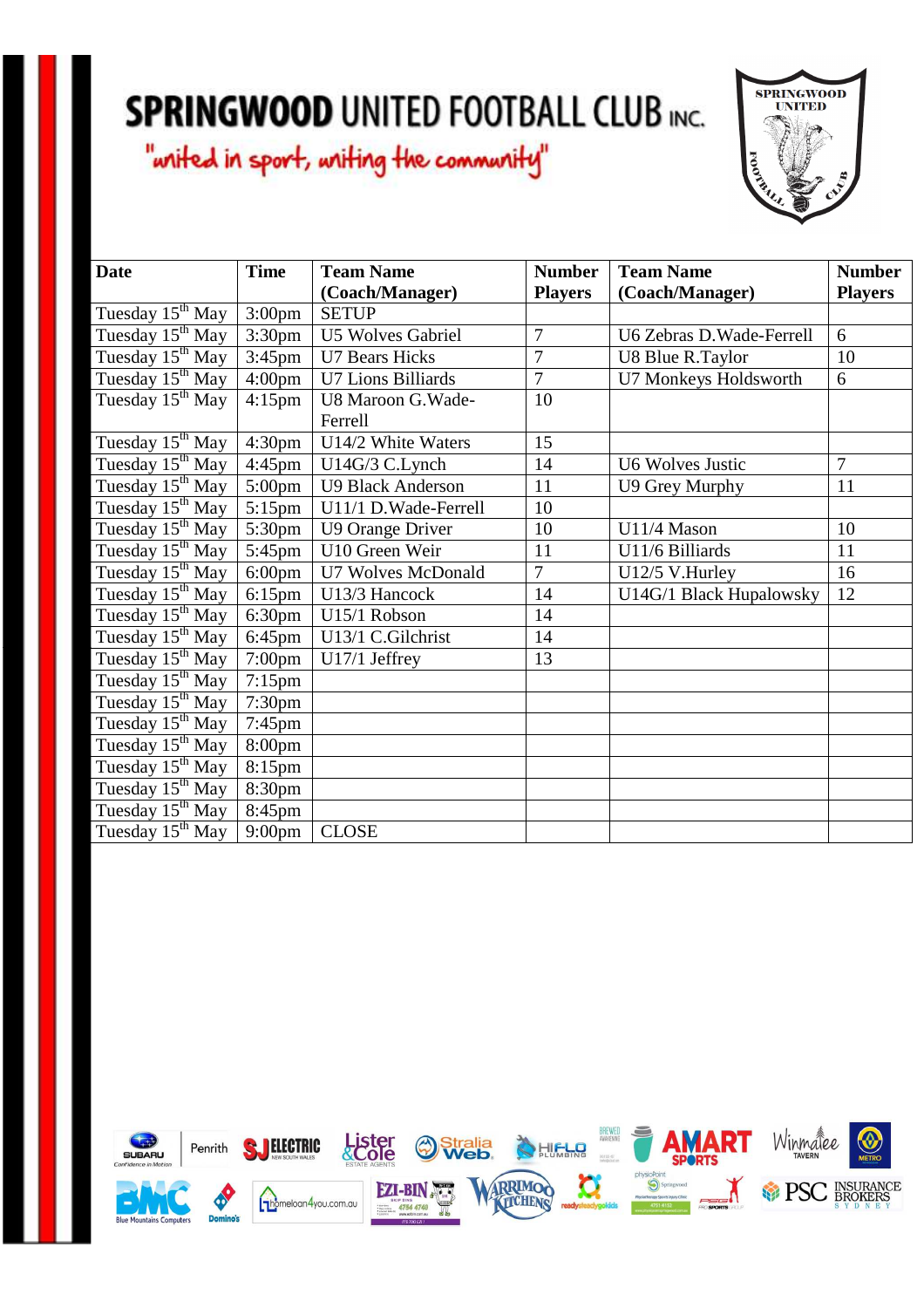

| <b>Date</b>                    | <b>Time</b>        | <b>Team Name</b>         | <b>Number</b>  | <b>Team Name</b>         | <b>Number</b>  |
|--------------------------------|--------------------|--------------------------|----------------|--------------------------|----------------|
|                                |                    | (Coach/Manager)          | <b>Players</b> | (Coach/Manager)          | <b>Players</b> |
| Wednesday 16 <sup>th</sup> May | $3:00 \text{pm}$   | <b>SETUP</b>             |                |                          |                |
| Wednesday 16 <sup>th</sup> May | 3:30 <sub>pm</sub> |                          |                |                          |                |
| Wednesday 16 <sup>th</sup> May | $3:45$ pm          |                          |                |                          |                |
| Wednesday 16 <sup>th</sup> May | $4:00 \text{pm}$   | U7 Iguanas Fielding      | 7              | <b>U8 Black Burke</b>    | 10             |
| Wednesday 16 <sup>th</sup> May | $4:15 \text{pm}$   | U6 Monkeys Di-Battista   | 6              | <b>U7 Giraffes Fryer</b> | 7              |
| Wednesday 16 <sup>th</sup> May | 4:30 <sub>pm</sub> | U9 Blue Elia             | 11             | U9 Red Pigram            | 10             |
| Wednesday 16 <sup>th</sup> May | $4:45$ pm          | U11/7 Richardson         | 10             | <b>U6 Bears Duck</b>     | 7              |
| Wednesday 16 <sup>th</sup> May | $5:00 \text{pm}$   | U12G/1 Nicholson         | 12             | U6 Tigers Wranski        | 6              |
| Wednesday 16 <sup>th</sup> May | $5:15$ pm          | U10 Black Leach          | 10             | U9 Purple S.Taylor       | 11             |
| Wednesday 16 <sup>th</sup> May | 5:30pm             | U14/2 Black Mallin       | 13             |                          |                |
| Wednesday $16^{th}$ May        | 5:45pm             | U10 Maroon Devine        | 11             | U11/3 Campaner           | 11             |
| Wednesday 16 <sup>th</sup> May | $6:00 \text{pm}$   | <b>U10G White Sutton</b> | 10             | AAW/3 Millar             | 12             |
| Wednesday 16 <sup>th</sup> May | $6:15$ pm          | U17/2 Leehy              | 16             |                          |                |
| Wednesday 16 <sup>th</sup> May | $6:30 \text{pm}$   | U16G/1 Nicholson         | 14             | U12G/2 Holder            |                |
| Wednesday 16 <sup>th</sup> May | 6:45pm             | U10 Orange Batchelor     | 10             | AAM/2 Bartush            | 14             |
| Wednesday 16 <sup>th</sup> May | $7:00 \text{pm}$   | IM/1 Black Bradshaw      | 17             |                          |                |
| Wednesday 16 <sup>th</sup> May | $7:15$ pm          | U12/1 Tandy              | 14             |                          |                |
| Wednesday 16 <sup>th</sup> May | $7:30 \text{pm}$   | O35/1 Seymour            | 17             |                          |                |
| Wednesday 16 <sup>th</sup> May | $7:45$ pm          | O35/2 Shaw               | 15             |                          |                |
| Wednesday 16 <sup>th</sup> May | $8:00 \text{pm}$   | AAW/4 White Dufty        | 14             |                          |                |
| Wednesday 16 <sup>th</sup> May | $8:15$ pm          | O35/3 Graham             | 16             |                          |                |
| Wednesday 16 <sup>th</sup> May | 8:30pm             | AAM/5 Durkin             | 21             |                          |                |
| Wednesday 16 <sup>th</sup> May | 8:45pm             |                          |                |                          |                |
| Wednesday 16 <sup>th</sup> May | $9:00 \text{pm}$   | <b>CLOSE</b>             |                |                          |                |

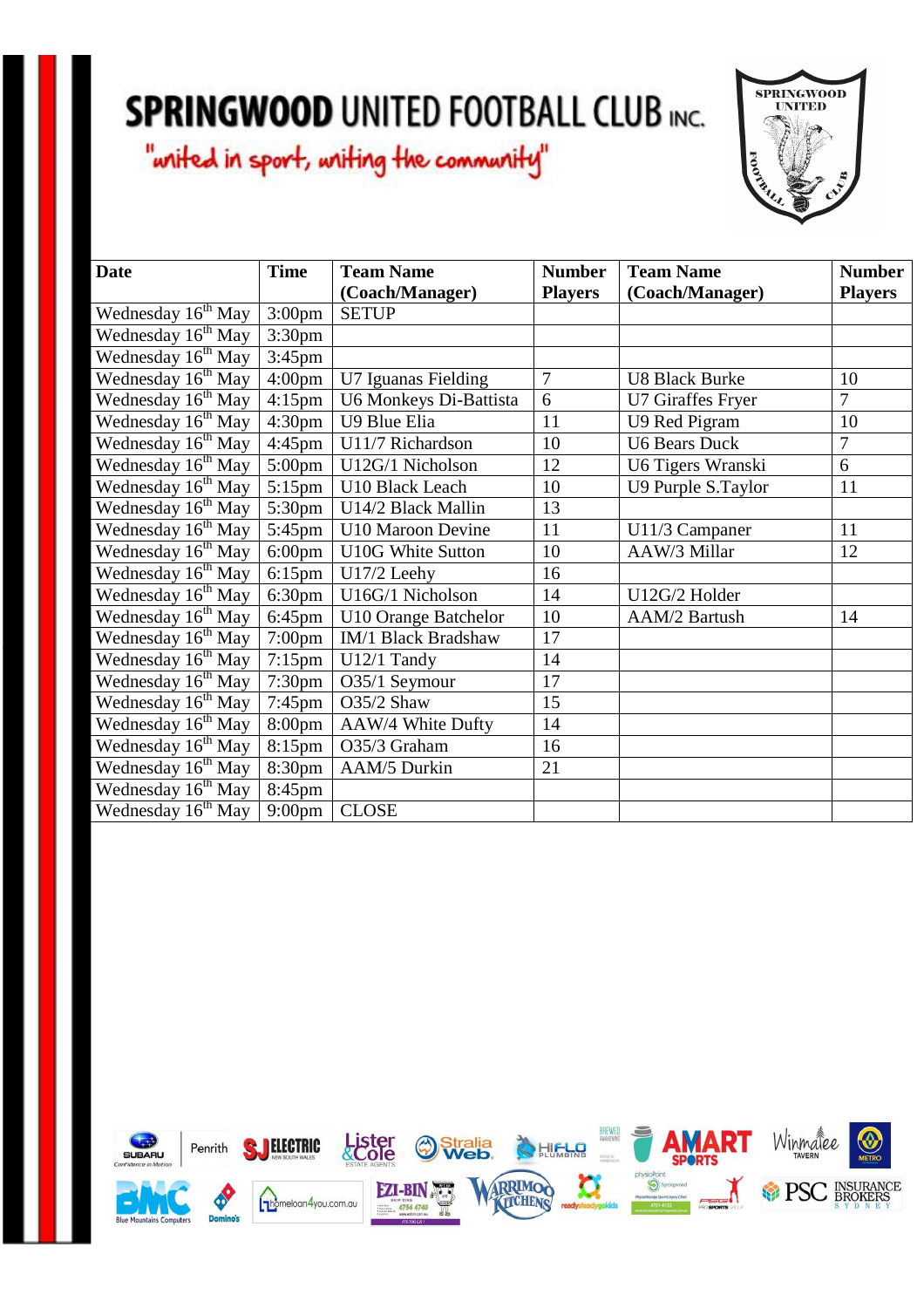

| <b>Date</b>                   | <b>Time</b>        | <b>Team Name</b>          | <b>Number</b>  | <b>Team Name</b>       | <b>Number</b>  |
|-------------------------------|--------------------|---------------------------|----------------|------------------------|----------------|
|                               |                    | (Coach/Manager)           | <b>Players</b> | (Coach/Manager)        | <b>Players</b> |
| Thursday 17 <sup>th</sup> May | 3:00 <sub>pm</sub> | <b>SETUP</b>              |                |                        |                |
| Thursday 17 <sup>th</sup> May | 3:30pm             | <b>U10 Yellow Roberts</b> | 10             |                        |                |
| Thursday 17 <sup>th</sup> May | $3:45$ pm          | U7 Tigers Brown           | 6              | <b>U9 Green Cusack</b> | 11             |
| Thursday 17 <sup>th</sup> May | 4:00 <sub>pm</sub> |                           |                |                        |                |
| Thursday $17th$ May           | $4:15$ pm          | <b>U5 Emus Vezitis</b>    | $\overline{7}$ | U5 Giraffes Luchetti   | $\overline{7}$ |
| Thursday 17 <sup>th</sup> May | 4:30 <sub>pm</sub> | U7 Dingoes Lehn           | $\overline{7}$ | U7 Foxes Wisman        | 5              |
| Thursday 17 <sup>th</sup> May | $4:45$ pm          | U8 Grey Pipe              | 10             | U9 Yellow T.Gilchrist  | 11             |
| Thursday $17th$ May           | $5:00 \text{pm}$   | U10 Red Borg              | 11             |                        |                |
| Thursday 17 <sup>th</sup> May | $5:15$ pm          | <b>U8 Orange Alderton</b> | 9              |                        |                |
| Thursday 17 <sup>th</sup> May | 5:30pm             | U10G Purple Firth         | 12             | U14G/1 White           | 12             |
|                               |                    |                           |                | M.Gilchrist            |                |
| Thursday $17th$ May           | $5:45$ pm          | U7 Zebras Abboud          | $\overline{7}$ |                        |                |
| Thursday 17 <sup>th</sup> May | $6:00$ pm          | U7 Alligators Lyne        | 6              |                        |                |
| Thursday 17 <sup>th</sup> May | $6:15$ pm          | U15/3 Hutchings           | 15             |                        |                |
| Thursday 17 <sup>th</sup> May | 6:30 <sub>pm</sub> | AAW/6 O'Flanagan          | 17             |                        |                |
| Thursday 17 <sup>th</sup> May | $6:45$ pm          | AAW/1 I.Lynch             | 15             |                        |                |
| Thursday 17 <sup>th</sup> May | $7:00$ pm          | AAM/11 L.Smith            | 19             |                        |                |
| Thursday 17 <sup>th</sup> May | $7:15$ pm          | O35/4 Clifford            |                |                        |                |
| Thursday 17 <sup>th</sup> May | 7:30 <sub>pm</sub> |                           |                |                        |                |
| Thursday 17 <sup>th</sup> May | $7:45$ pm          |                           |                |                        |                |
| Thursday 17 <sup>th</sup> May | 8:00pm             |                           |                |                        |                |
| Thursday $17th$ May           | 8:15pm             |                           |                |                        |                |
| Thursday 17 <sup>th</sup> May | 8:30pm             |                           |                |                        |                |
| Thursday 17 <sup>th</sup> May | 8:45pm             |                           |                |                        |                |
| Thursday $17^{th}$ May        | $9:00$ pm          | <b>CLOSE</b>              |                |                        |                |